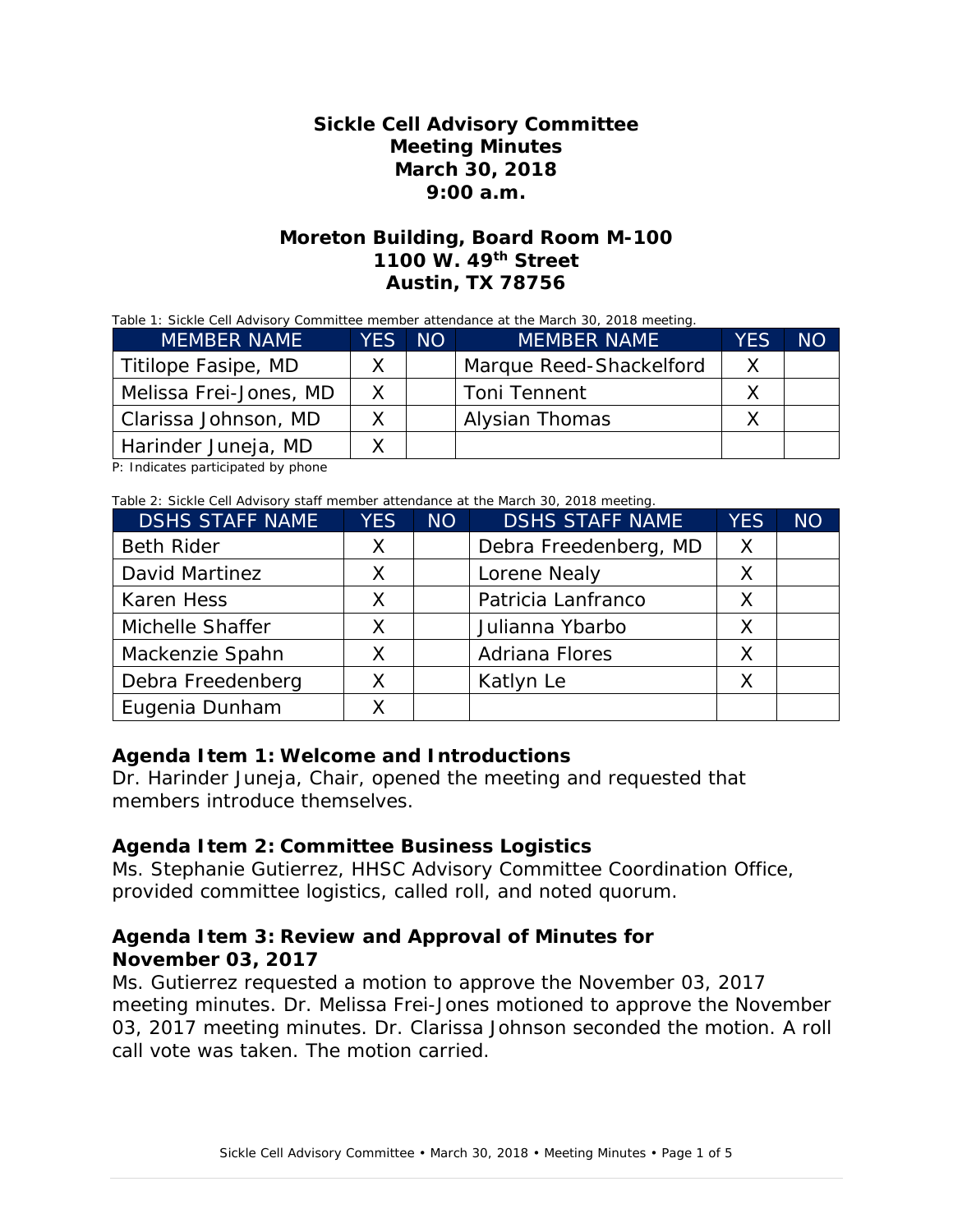# **Agenda Item 4: Sickle Cell Advisory Committee Bylaws: Review/Discuss/Adopt**

Ms. Gutierrez reviewed the draft bylaws with the Committee. Ms. Gutierrez requested a motion to approve the Sickle Cell Draft Bylaws. Dr. Harinder Juneja motioned to approve the Sickle Cell Draft Bylaws. Dr. Melissa Frei-Jones seconded the motion. A roll call vote was taken. The motion carried.

### **Agenda Item 5: Surveillance Project: Sickle Cell Data Collection**

Dr. Juneja introduced and turned the floor over to Dr. Mary Hulihan. Dr. Hulihan referenced the PowerPoint and handout titled, *CDC's Sickle Cell Disease Surveillance: Overview*.

The Committee discussed entities that are responsible for conducting training and housing data. The Committee also discussed funding for the project in addition to working with the Health Resources and Services Administration (HRSA).

### **Agenda Item 6: Legislative Report Process Q&A**

Dr. Juneja introduced Ms. Rachael Hendrickson, DSHS Government Affairs. Ms. Hendrickson greeted the Committee and stated she is available for questions regarding the legislative process or about the recommendations that will go in the report to the DSHS Commissioner.

The Committee discussed what happens after the report has been written as well as the responsibilities of Committee members when speaking to a member of the legislature.

The Committee asked Ms. Hendrickson questions regarding budget and how it is administered by the agency.

Mr. David Martinez, Newborn Screening, stated to the Committee that at the next Sickle Cell meeting the expectation is the Committee members will vote on the final recommendations. Mr. Martinez informed the Committee of two possible positions opening up on the Newborn Screening Advisory Committee to continue the work that the Sickle Cell Advisory Committee has started. The two positions are:

- 1. Healthcare Professional that provides services for Sickle Cell disease and trait services.
- 2. A parent representative that has Sickle Cell disease or has a child that has Sickle Cell disease.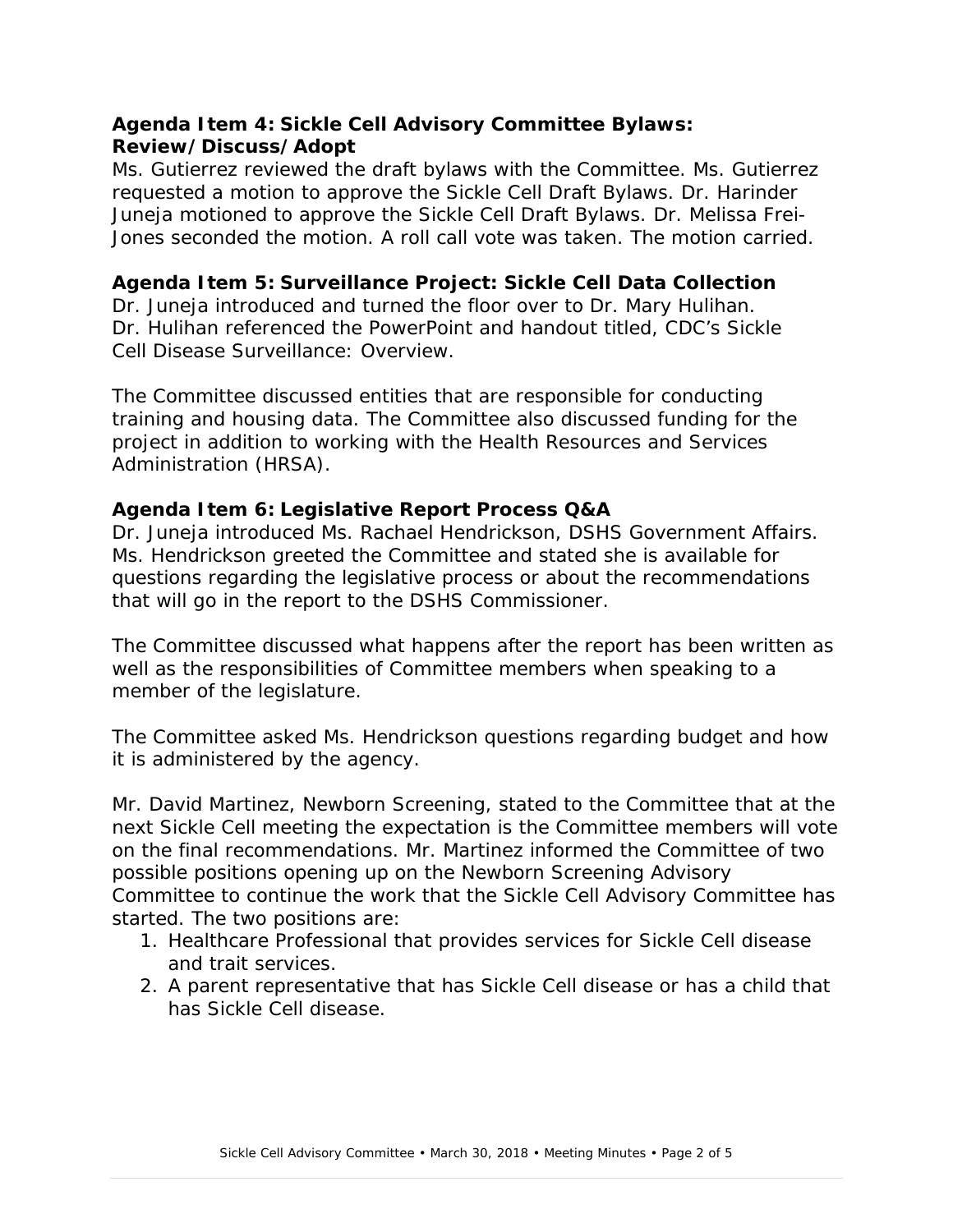# **Agenda Item 7: Community Health Workers**

Dr. Juneja introduced Ms. Adriana Flores, DSHS Promotor(a)/CHW Training and Certification Program. Ms. Flores referenced the PowerPoint and handout titled, *Community Health Workers*.

The Committee discussed mandating Managed Care Organizations (MCO) to use Community Health Workers (CHW) when creating and utilizing a navigation system with all Sickle Cell patients. The Committee also discussed training modules for CHWs regarding Sickle Cell disease and trait.

### **Agenda Item 8: Break**

Dr. Juneja announced a 15-minute break.

# **Agenda Item 9: Working Lunch: Toolkit and discussion of Promoting Awareness of Sickle Cell**

Dr. Juneja reconvened the meeting.

Dr. Juneja stated that the Committee will focus on the recommendations rather than how the recommendations will be implemented. Dr. Juneja stated it can be suggested how the recommendations will be implemented but no other discussion about the details is necessary for the current meeting. Dr. Juneja turned the floor over to Dr. Titilope Fasipe.

Dr. Fasipe gave an overview of the PowerPoint and handout titled, *Texas Sickle Cell Advisory Committee- Promoting Awareness of Sickle Cell Discussion Points*.

The Committee discussed:

- 1. Ways to promote Sickle Cell education to the community.
- 2. Using the Hemoglobinopathy Consultant Committee as a way to track Sickle Cell services.
- 3. Web access to the toolkit, toolkit revisions, and website revisions.
- 4. The inclusion, on the SCAC website, of all entities dealing with Sickle Cell Disease.

Dr. Juneja made a motion that DSHS will compile a list of physicians in Texas, by region, that treat adult patients with Sickle Cell Disease and include that information in the toolkit located on the website. Dr. Fasipe seconded the motion. A roll call vote was taken. The motion carried. The physicians on the Committee will assist by including physicians in their city.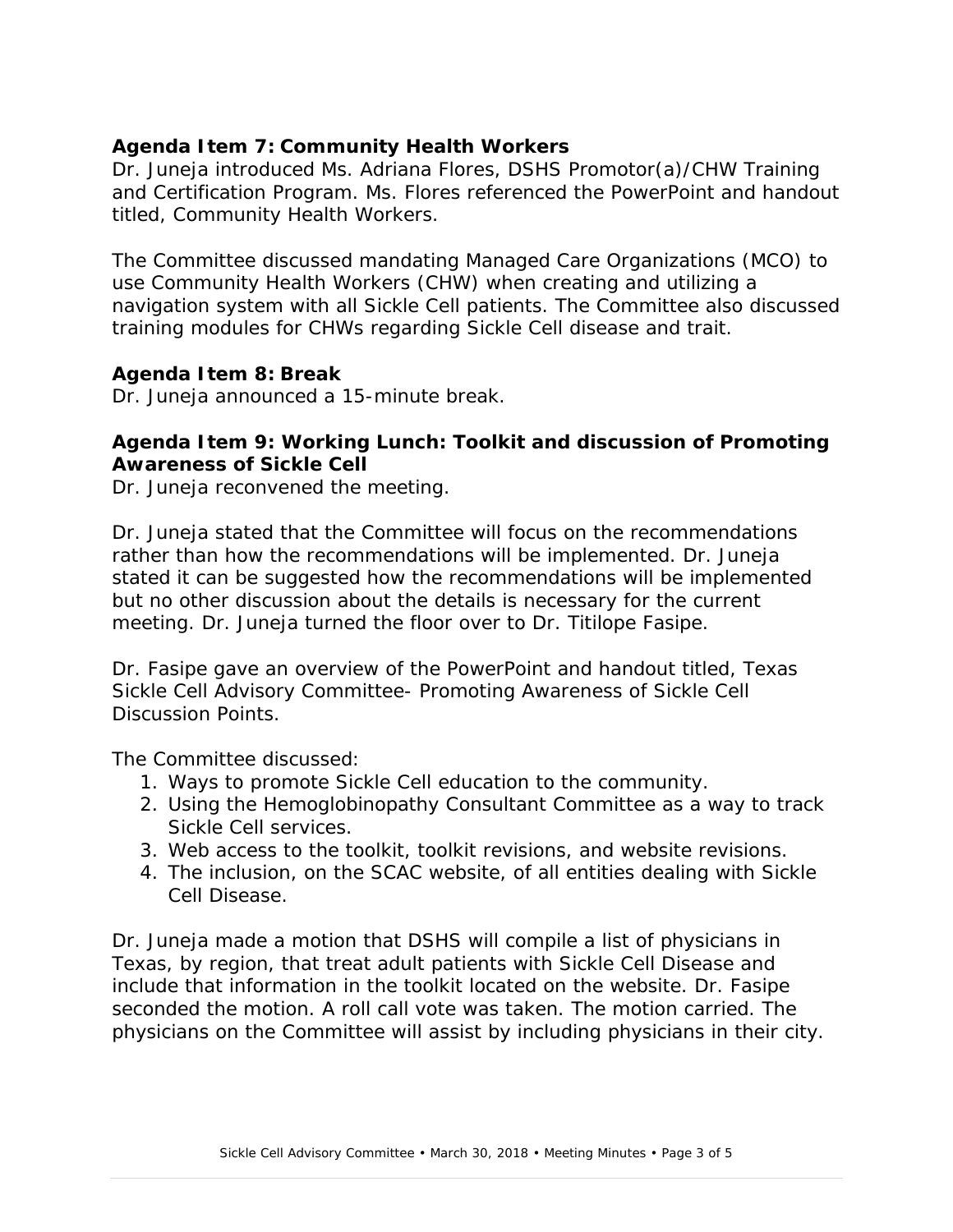Dr. Fasipe made a motion to add a transition-focused component to the toolkit and website modifications. Ms. Alysian Thomas seconded the motion. A roll call vote was taken. The motion carried.

### **Agenda Item 10: Discuss Recommendations to Executive Commissioner/Legislative Report**

- 1. Dr. Juneja reviewed the proposed recommendations for the Committee members to consider before making the final report recommendations. The Committee referenced the handout and PowerPoint titled, *Texas Sickle Cell Advisory Committee -Promoting Awareness of Sickle Cell Discussion Points March 30, 2018.* The Committee asked that updates be made to the toolkit and disseminated using electronic or hard copies to various stakeholders associated with Sickle Cell Disease.
	- a. Discussion regarding the report:
		- i. Including the accomplishments of year one with year two's report.
		- ii. Budget line items.

The Committee decided on the final report recommendations to include the following:

- 1. Establish a statewide Sickle Cell Task Force to be supported by the legislature to carry out current Committee recommendations.
- 2. Initiate State-wide Sickle Cell Surveillance.
- 3. Partner with current CHW Network to improve healthcare access.
	- a. Discussion regarding this recommendation:
		- i. MCOs and Accountable Care Organizations (ACO) use CHWs as a resource to improve patient care, navigation, and education.
- 4. Develop a state-wide Sickle Cell campaign and organize an education forum.
	- a. Discussion regarding this recommendation:
		- i. Assign this task to the Task Force.
		- ii. Adding an awareness component.
		- iii. A statewide annual conference for credit hosted by the state.
- 5. Expand outreach of current Texas health Steps (THSteps) Sickle Cell Module.
	- a. Incorporate into mandated training for government-funded healthcare entities (specified personnel) and public school district personnel (nurses/coaches/counselors/teachers)
	- b. Encourage Community Health Workers to take module if working in areas that intersect with sickle cell population.